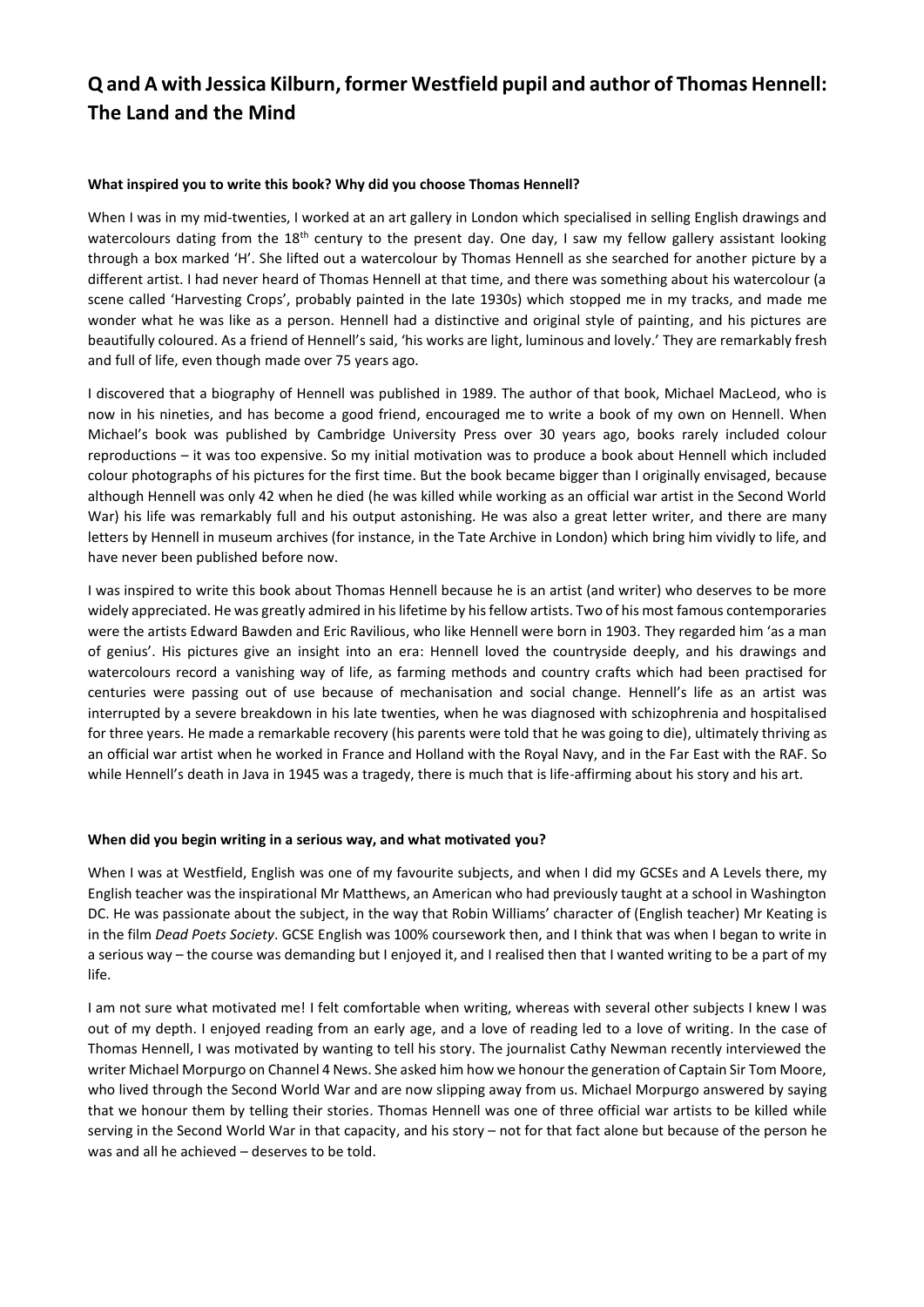#### **How long did it take you to complete the research for the book?**

I began to research the book in December 2013, and finished writing it in the summer of 2020, so the research and writing took about six and a half years.

There are over 280 pictures in the book, and many of these have not been exhibited or photographed before. I enjoyed the detective work of tracking them down, and meeting their owners, several of whom have become good friends.

#### **What would you say to anyone that might be interested in writing a book?**

I would encourage them to buy a copy of *The Writers' and Artists' Yearbook* for that particular year. As well as containing lots of practical advice and contact details for publishers and agents, each annual edition includes chapters by successful authors such as J.K. Rowling, Oliver Jeffers and Jacqueline Wilson, describing their own routes to publication in an honest and inspiring way. Even if you have not started to write a book, but are thinking about it, *The Writers' and Artists' Yearbook* is still a great place to start: it makes writing a book and getting it published seem an achievable thing.

#### **As you know, Westfield school provides much emphasis on creative arts, what advice would you give to anyone who wants to pursue a career in arts?**

I think most people know that it can be difficult to make a living working in the arts, but if you really want to do something then it is important to try. As the actor Ethan Hawke said recently, 'art's not a luxury – it's actually sustenance. We need it.' When the poet Ted Hughes knew that his daughter wished to be a poet and a painter, he advised her to have another string to her bow, one which would bring in a regular income, such as being an estate agent – I think this is very sound advice, although I have rarely been sensible enough to follow it!

#### **Jessica Kilburn Biog**

#### **Place of Birth:** Newcastle upon Tyne

**Education:** I became a pupil at Westfield in 1985, when I was 11, and completed my education there, leaving in 1992 after taking A Levels in English, Art and History. I then read English at Merton College, Oxford (BA Hons), and after this went to Glasgow University where I took a one year postgraduate degree in History of Art (MPhil).

#### **Brief summary of book**

The book is an illustrated biography of Thomas Hennell (1903–1945) who was one of the three British official war artists to be killed in the Second World War. Hennell had a deep love and knowledge of the countryside, and he cycled great distances in England, Wales and Ireland, in search of scenes to paint. He recorded a vanishing rural society, when farming methods which had been used for centuries were dying out or becoming scarce due to mechanisation and social change. Hennell was also interested in the way of life of the craftsman, and his drawings and paintings show wheelwrights, blacksmiths, thatchers, ladder-makers, lace-makers, scythers and hedgers: these traditional country crafts were in decline and Hennell wished to document them while he could. The book also describes Hennell's experience of mental illness, which led him to be hospitalised for three years in the 1930s, and his triumphant recovery from it which culminated in his appointment as an official war artist and the admiration of the leading artists of his day.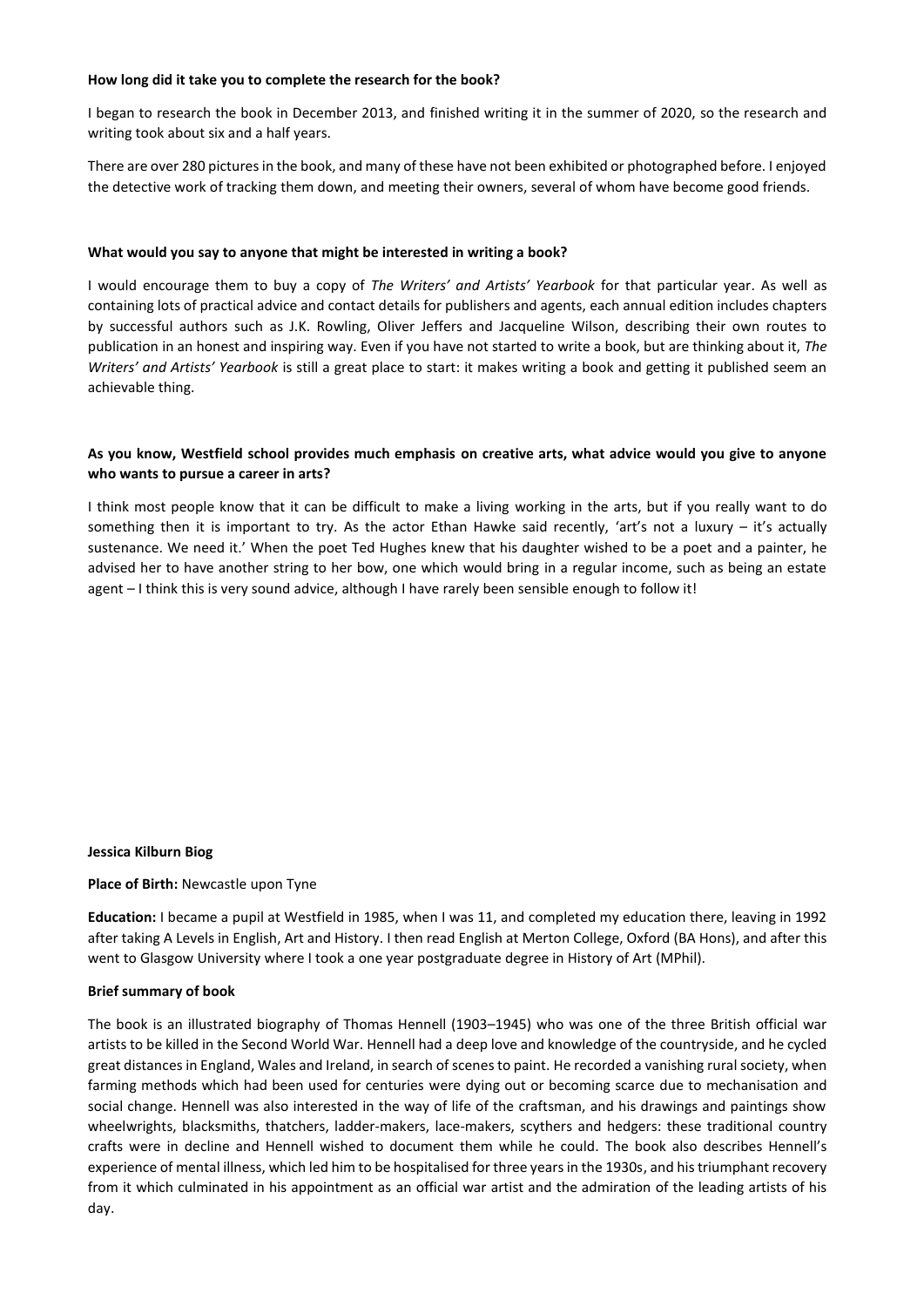